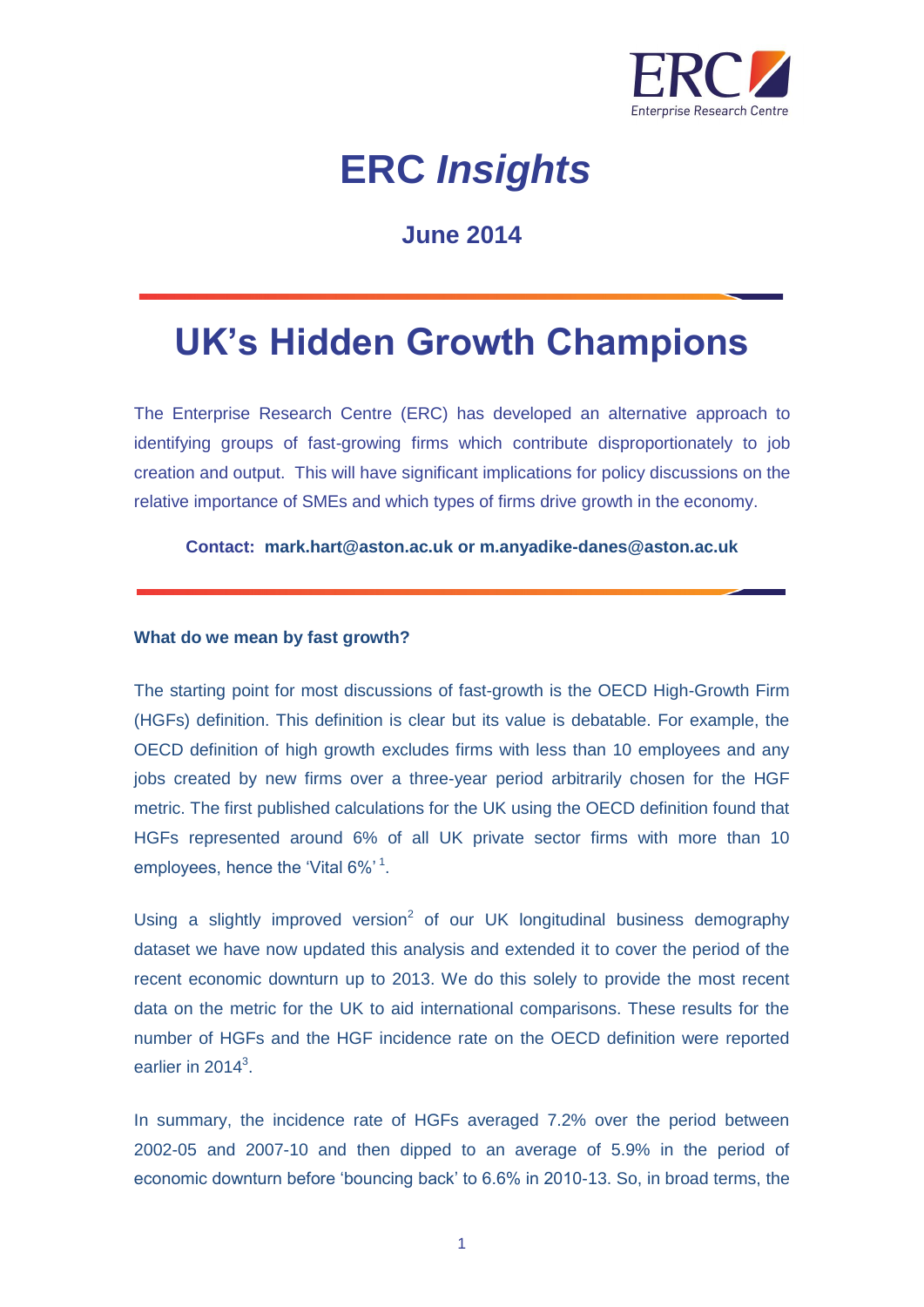

'vital 6%' construct, as measured using the OECD definition, survived the most severe post-war economic shock. There were 10,172 HGFs in 2010-13, one thousand more than in the preceding two periods, and back to pre-2008 levels.

### **Which Firms Create Jobs?**

The earlier observation in 2009, that HGFs, as defined by the OECD, create around half of net new jobs, now seems to be treated as a 'stylised fact' in policy discussions. However, we need to be clear that this '*fact*' relates not to *all* new jobs but purely those in firms with more than 10 employees over an arbitrarily chosen 3-year period. It ignores any new jobs created by micros and by new firms and is, as a consequence, misleading $4$ .

As a first step in providing more informative evidence for policymakers we revisited the official ONS data and asked the question 'which types of firms have been creating jobs since the economic downturn in 2008?' The headline conclusion is that a small group of small businesses (new, young and established and in all sectors of the economy employing fewer than 50 employees), accounting for less than 1% of the total business population, account for a large proportion (36%) of net job creation between 2008 and 2013.

### **The UK's hidden growth businesses**

But what happens if we look at growth over a longer period, recognising that firms have periods of fast growth followed by periods of slow or no growth and periods where they scale back? Looking at 'growth trajectories' - our shorthand term for the dynamics of job creation over a firm's life - rather than growth rates as the central concern (the preoccupation of the OECD HGF metric) better captures the interplay between growth and survival and the episodic nature of firm growth. It provides a different approach to measuring the contribution of rapidly growing firms to job creation and economic growth.

If we focus on a cohort of start-ups in 1998 and follow them over 15 years (1998- 2013), we find that just 11% of start-up firms born in 1998 survived until 2013. By 2013 these firms had about 390,000 employees, up from about 160,000 at birth. Although, taken together, the survivors have added about 230 thousand jobs this is a 'net' figure: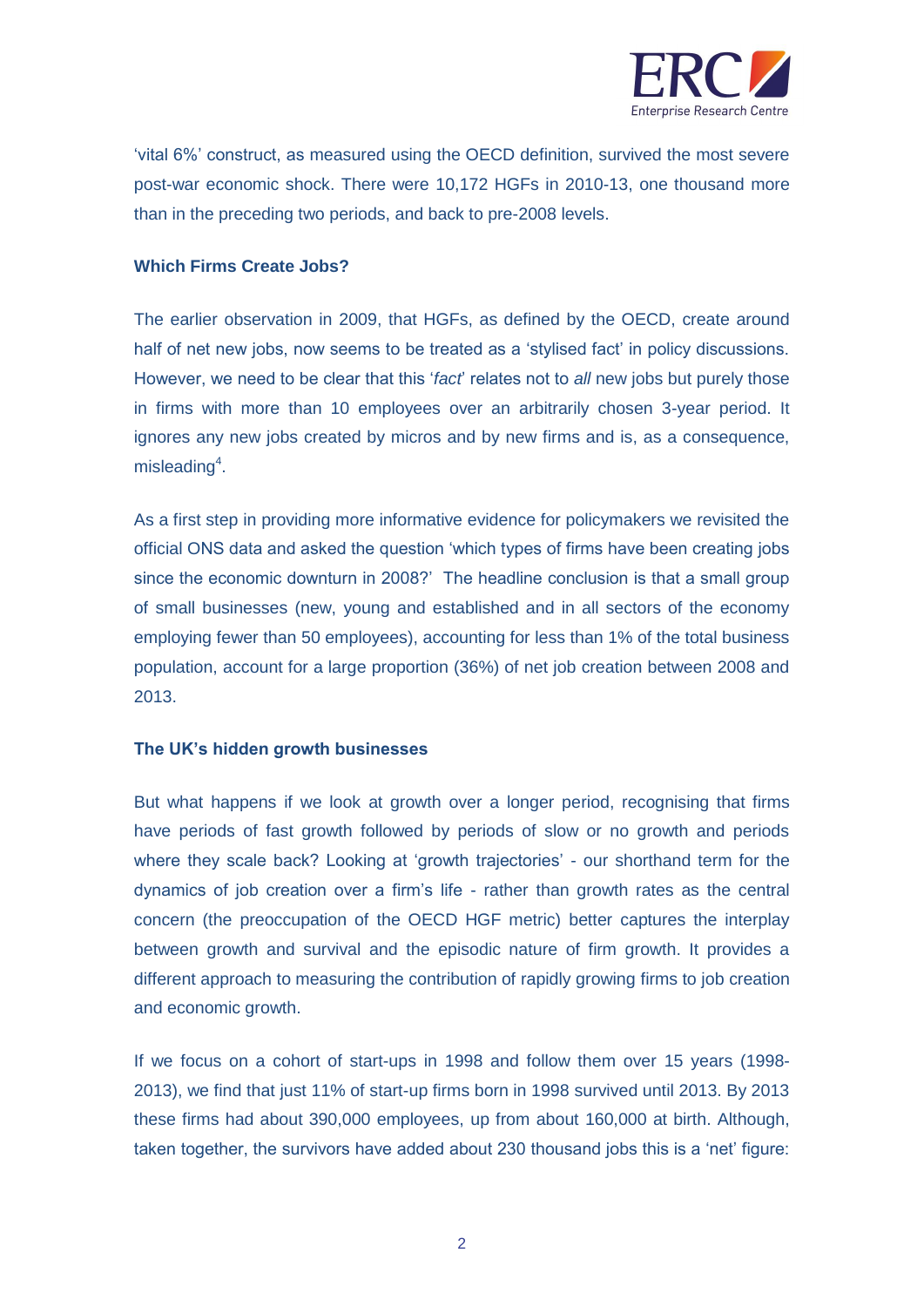

some firms will have added jobs; some shed jobs; others will have exactly the same number as they had at birth $5$ .

In fact, about 60% of these surviving firms are job creators and the bulk of these job creators (like the bulk of firms) were born very small, with less than five employees and most of them remain very small and create very few jobs. Within the class of very small firm start-ups (those. with less than 5 employees in 1998) there is, however, a small group (6% of them: 1,248 firms) which are **extraordinary prolific job creators (EPJCs)**. Between them they accounted for 90,000 added jobs, about 40% of all job creation, and they can be found in all sectors of the economy. Even within this small group of firms we find that there is an even smaller number of 100 or so firms who have really employed a lot of people especially since 2005 (Figure 1).



Taking the same longitudinal approach but looking at revenue generation as opposed to employment growth, we have also identified another group of 1,224 firms who started out with sales of less than £100K in 1998 (aggregate turnover in 1998 was £83m) and by 2013 their sales exceeded £9.6bn. These **extraordinary prolific revenue generators (EPRGs)** come from all sectors of the economy and they also now employ 44,000 people – and we know that 40% of EJPCs are also in this group.